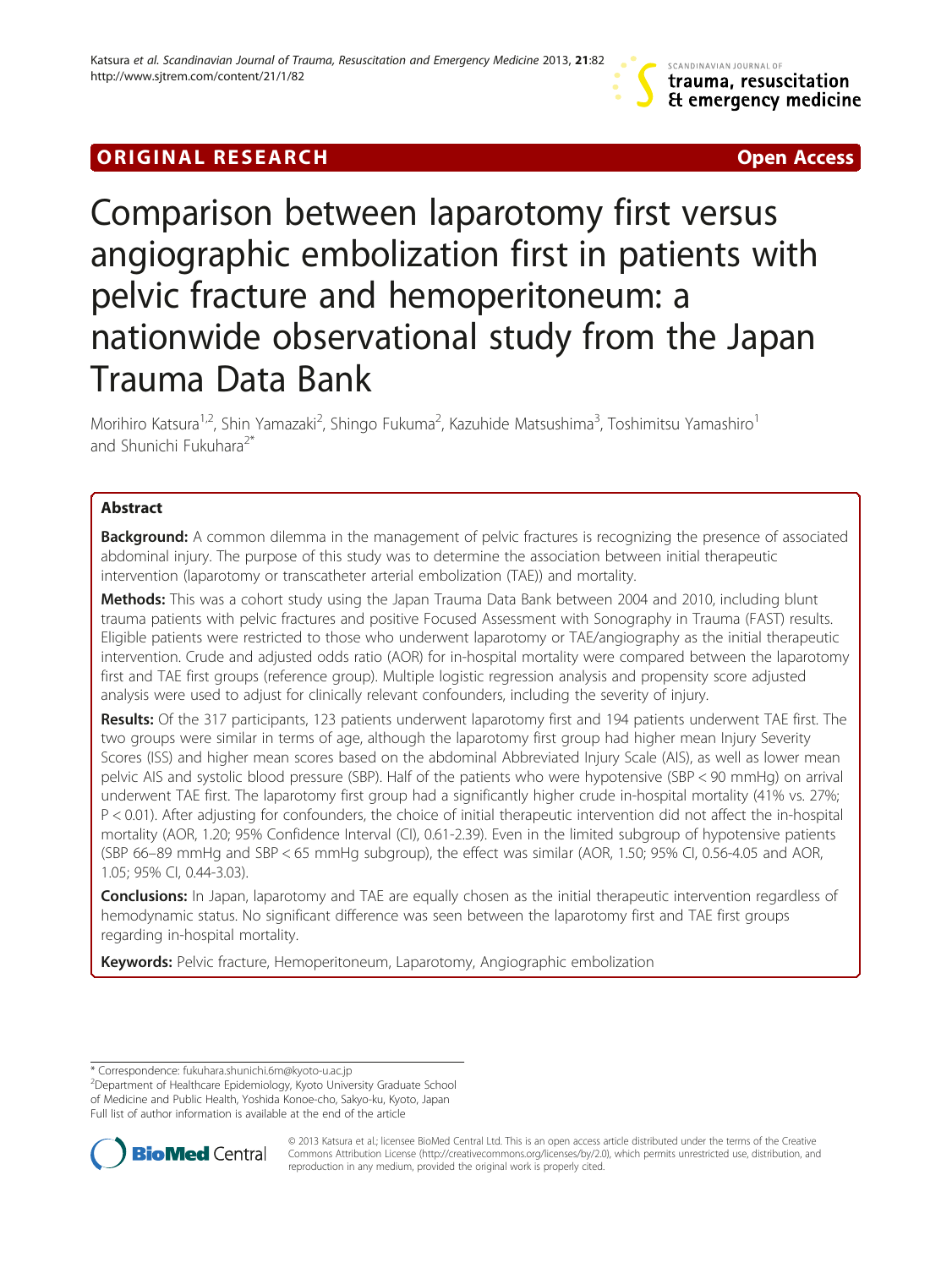# Background

Despite advances in trauma care, the appropriate management of hemorrhage due to pelvic fractures and associated abdominal injuries remains a big challenge for general surgeons [[1](#page-7-0)[-4\]](#page-8-0). The pelvic ring is composed of two stiff coxal bones, the sacrum and their supporting strong ligaments. Pelvic fractures usually occur with high-energy blunt trauma, such as occurs in motor vehicle crashes or falls, causing multiple life-threatening injuries to the organs of the entire body [\[3](#page-8-0)]. In a preceding study, isolated fracture of the pelvis appeared in only 14% of patients, most of who suffered from additional associated injuries in other organ systems<sup>1</sup>. The overall frequency of additional intraabdominal injuries in patients with unstable pelvic fractures is reportedly as high as 67% [\[1](#page-7-0)-[4](#page-8-0)]. However, it is quite difficult to decide the precise management priorities in patients with both retroperitoneal bleeding from pelvic fractures and free bleeding into the intraperitoneal space.

Some review articles and practice management guidelines for pelvic trauma patients have been published in the United States and Europe [\[5,6](#page-8-0)]. These articles have recommended that hemodynamically unstable patients with pelvic fractures and positive Focused Assessment with Sonography in Trauma (FAST) results should proceed for immediate exploratory laparotomy [[5,6\]](#page-8-0). A number of small retrospective studies have described the practice patterns and outcomes in patients with pelvic fractures and hemoperitoneum [\[1](#page-7-0)[,7](#page-8-0)-[9\]](#page-8-0). However, evidence to support these recommendations has yet to be found, and thus the clinical dilemma about whether laparotomy or transcatheter arterial embolization (TAE) should be the initial therapeutic intervention in these difficult-to-manage patients has yet to be resolved.

Since the sequence of these interventions varies according to institutional resources and policy, we suppose that many practice variations exist in each country and each institution. To our knowledge, no large comparative analytic study has documented the association between initial therapeutic intervention (laparotomy or TAE) and mortality, after taking hemodynamic stability and the severity of injury in pelvic trauma patients into consideration. The purpose of this study was to determine the association between initial therapeutic intervention (laparotomy or TAE) and in-hospital mortality.

## Methods

# Study design and data source

We conducted a historical cohort study using data derived from the prospectively maintained Japan Trauma Data Bank (JTDB) during the years 2004 through 2010. The JTDB was started in 2003 by the Japanese Association for Trauma Surgery (Trauma Registry Committee) and the Japanese Association for Acute Medicine (Committee for Clinical Care Evaluation). The Association for Japan Trauma Care Research (JTCR) assumed the lead role in training the AIS-certified trauma registry coders. The JTDB represents a large national repository of trauma patients. Data are continuously inputted into a web-based data server from 147 major, voluntarily participating emergency hospitals in Japan in 2011. The registry records contain each patient's demographic data [age, gender, vital signs on-scene and at presentation at the emergency department (ED)]; mechanism of injury; pre-existing medical conditions according to the International Classification of Diseases (ICD-10); diagnostic, operative, and interventional information; injury severity; and patient disposition [[10](#page-8-0)-[12\]](#page-8-0). Diagnosis of injury is recorded according to the Abbreviated Injury Scale (AIS) using AIS 90 Update 98. The severity of anatomic injuries is evaluated using the Injury Severity Score (ISS) and the severity of physiological injuries is evaluated using the Revised Trauma Score (RTS). Probability of survival (Ps) was calculated using these data and Trauma and the Injury Severity Score (TRISS) method. The JTDB also contains data about FAST, which detects free intraperitoneal fluid and pericardial effusion. This study received full approval of the ethics committee of Kyoto University.

# Patient selection and definitions

This study included blunt trauma patients who had both pelvic fractures and positive FAST results. Eligible patients included those who underwent either laparotomy or TAE/ angiography as the initial therapeutic intervention. To control for potential confounders in the design stage of the study, patients with penetrating trauma were excluded from analysis. To minimize concern about other organ injuries as potential confounders, we also excluded patients with unsalvageable severe head injury (head  $AIS \ge 5$ ) and those who underwent a different initial therapeutic intervention, such as craniotomy/craterization, thoracotomy, including both resuscitative thoracotomy and pericardiocentesis/pericardiotomy in the ED, bone fixation surgery, other types of surgery, non-surgical management and non-classifiable cases. We also excluded patients who were dead on arrival (DOA). We defined patients as DOA if their systolic blood pressure (SBP), respiratory rate and Glasgow Coma Scale (GCS) scores were at the minimum values on arrival [\[13](#page-8-0)]. Hypotension was defined as SBP < 90 mmHg.

The primary outcome of interest was in-hospital mortality. The secondary outcome of interest was mortality within 24 hours of hospital admission. The primary independent variable was the initial therapeutic intervention (laparotomy or TAE/angiography).

## Statistical analysis

We performed a descriptive analysis of our dependent variables. Patients were then divided into two groups based on whether they underwent laparotomy (laparotomy first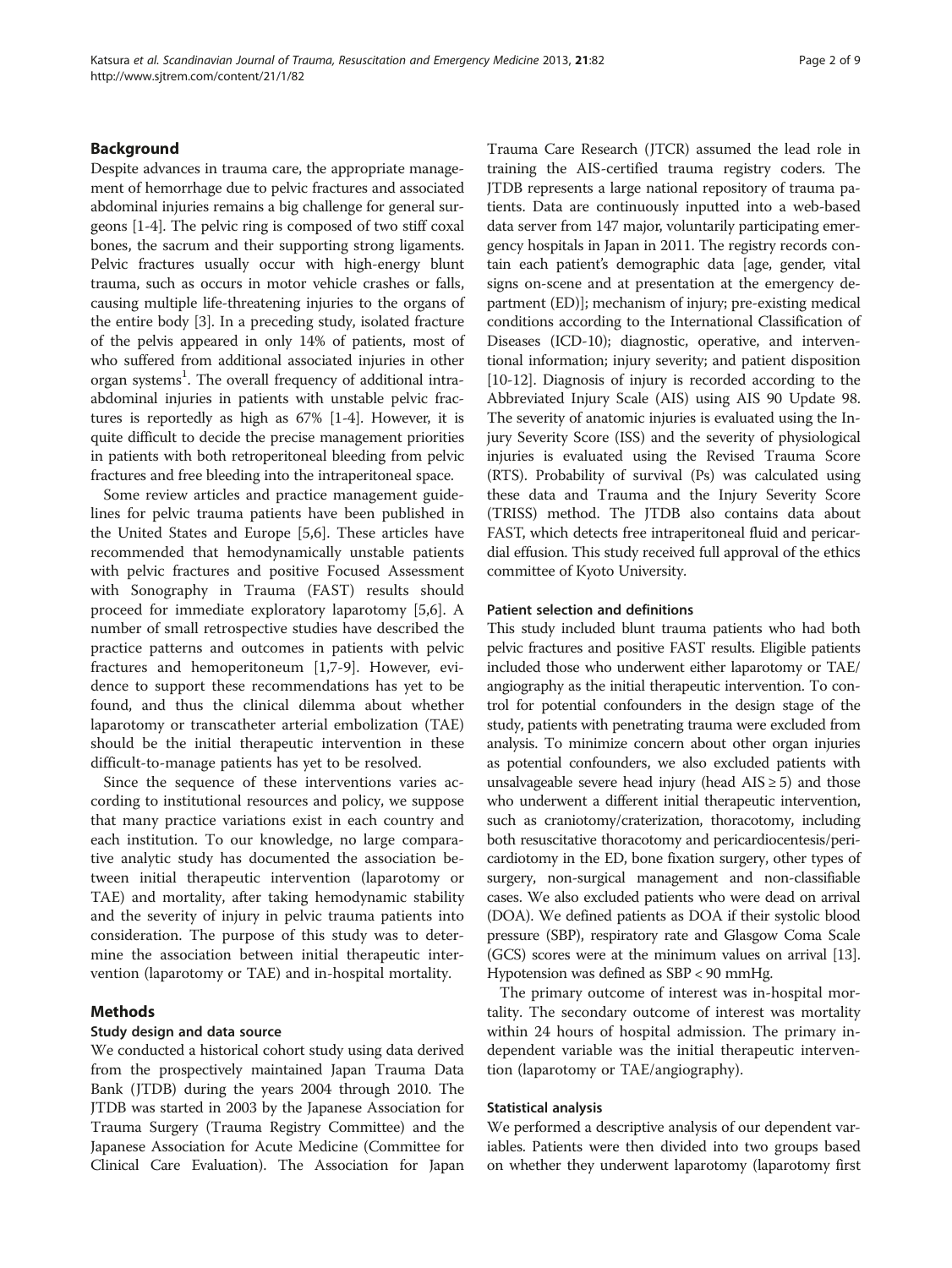group) or TAE/angiography (TAE first group) as the initial therapeutic intervention. Data are summarized as mean ± standard deviation (SD) or number and percentage (%). We performed a descriptive data analysis comparing patient demographics between the laparotomy first and TAE first groups, using  $\chi^2$  analysis for categorical variables and Student's t-test or Mann–Whitney U test for continuous variables.

We conducted an unadjusted analysis that included a comparison of in-hospital mortality and mortality within 24 hours between the laparotomy first and TAE first groups (reference group). The results were presented as risk ratio (RR) and odds ratio (OR) with 95% confidence intervals (CI). Significant differences were found between the two groups based on the known risk factors for death, including the severity of injuries; therefore, we performed multivariable analysis. To adjust for pretreatment imbalances of background clinical characteristics, we used two statistical approaches. First, a multiple logistic regression model (model 1) was used to analyze associations between initial therapeutic intervention (laparotomy or TAE) and in-hospital mortality. Covariates in this regression model, in addition to initial therapeutic intervention variables, included age, gender, number of comorbidities, SBP and GCS score in the ED, and both ISS and AIS of major bodily injuries (pelvic AIS, head AIS, thoracic AIS and abdominal AIS). Second, we used a propensity score methodology (model 2) to calculate the propensity score, i.e. the conditional probability of undergoing laparotomy as the initial therapeutic intervention, given all the potential confounders measured. The propensity score was calculated through a multiple logistic regression model using 'undergoing laparotomy' as the dependent variable and the same confounders listed in model 1 as independent variables. The propensity score was then used to perform multiple logistic regression analysis of only independent variables. In addition to these analyses, we also performed subgroup analysis according to clinically relevant confounders, as indicated. The same unadjusted analysis and multiple logistic regression analysis was rerun on the following subgroups of trauma patients: (1) SBP (≤65 mmHg, 66–89 mmHg or ≥90 mmHg), (2) pelvic AIS ( $\leq$ 3 or  $\geq$ 4), and (3) abdominal AIS ( $\leq$ 3 or ≥4).

We chose the simple approach of eliminating patients with missing data about covariates and discharge disposition because the proportion of missing data was small. A multiple imputation approach using chained equations was also used to account for missing covariates as a sensitivity analysis. Statistical analyses were two-sided, with a P value of 0.05 considered to indicate statistical significance. All analyses were performed using Stata/SE 11 (StataCorp, College Station, TX, USA).

# **Results**

# Study participants and baseline characteristics

During the study period, 147 emergency hospitals submitted data on 70,683 patients to the JTDB. Of the 70,683 patients, 1,153 were diagnosed with both pelvic fractures and positive FAST results. Of these 1,153 eligible patients, 481 patients were excluded because of penetrating injury (1 patient), DOA (308 patients), head  $AIS \ge 5$  (77 patients) and unknown hospital discharge disposition (95 patients). Of the remaining 672 patients, 355 patients were excluded because they underwent an initial therapeutic intervention other than laparotomy or TAE. The interventions performed in these excluded patients and their numbers (proportion of death (%)) were craniotomy/craterization in 11 patients (73%), thoracotomy in 61 patients (77%), bone fixation surgery in 98 patients (5%), no operation in 164 patients (37%) and other type of operation or nonclassifiable in 21 patients (48%). A total of 317 patients from the 87 institutions that submitted data were analyzed in this study. The process used to select participants from the database is shown in Figure [1](#page-3-0).

Baseline demographics and clinical characteristics of all participants in this study are summarized in Table [1](#page-4-0). The overall mean age of participants was 48.8 years, 58% were men and 43% were found to have one or more comorbidities. Upon arrival in the ED, 51% of patients were hypotensive (SBP < 90 mmHg). With regard to injury severity, the mean pelvic AIS was 3.5, mean abdominal AIS was 2.5, mean ISS was 37.4, mean RTS was 6.3 and mean Ps, according to the TRISS method, was 0.63. Associated abdominal organ injuries of the liver (31%), spleen (22%), kidney (14%), mesentery (11%), bladder (8%) and bowel perforation (7%) were also present in some of the patients. No major differences in background demographics were found between eligible patients and those whose outcome data were missing.

Of the 317 participants, 123 underwent laparotomy (laparotomy first group) and 194 underwent TAE/angiography (TAE first group) as the initial therapeutic intervention. The laparotomy first group had a higher proportion of men, a higher mean ISS, and a higher mean abdominal AIS score than the TAE first group. The laparotomy group had a lower mean GCS score and was more likely to present with a lower mean SBP. On the other hand, the TAE group had a higher mean pelvic AIS score and showed better Ps than the laparotomy group. Approximately half (50%) of the patients who were hypotensive in the ED underwent TAE as the initial therapeutic intervention.

# Association between initial therapeutic intervention and in-hospital mortality

Results of unadjusted comparisons of mortality between the two groups are shown in Table [2.](#page-5-0) Using the TAE first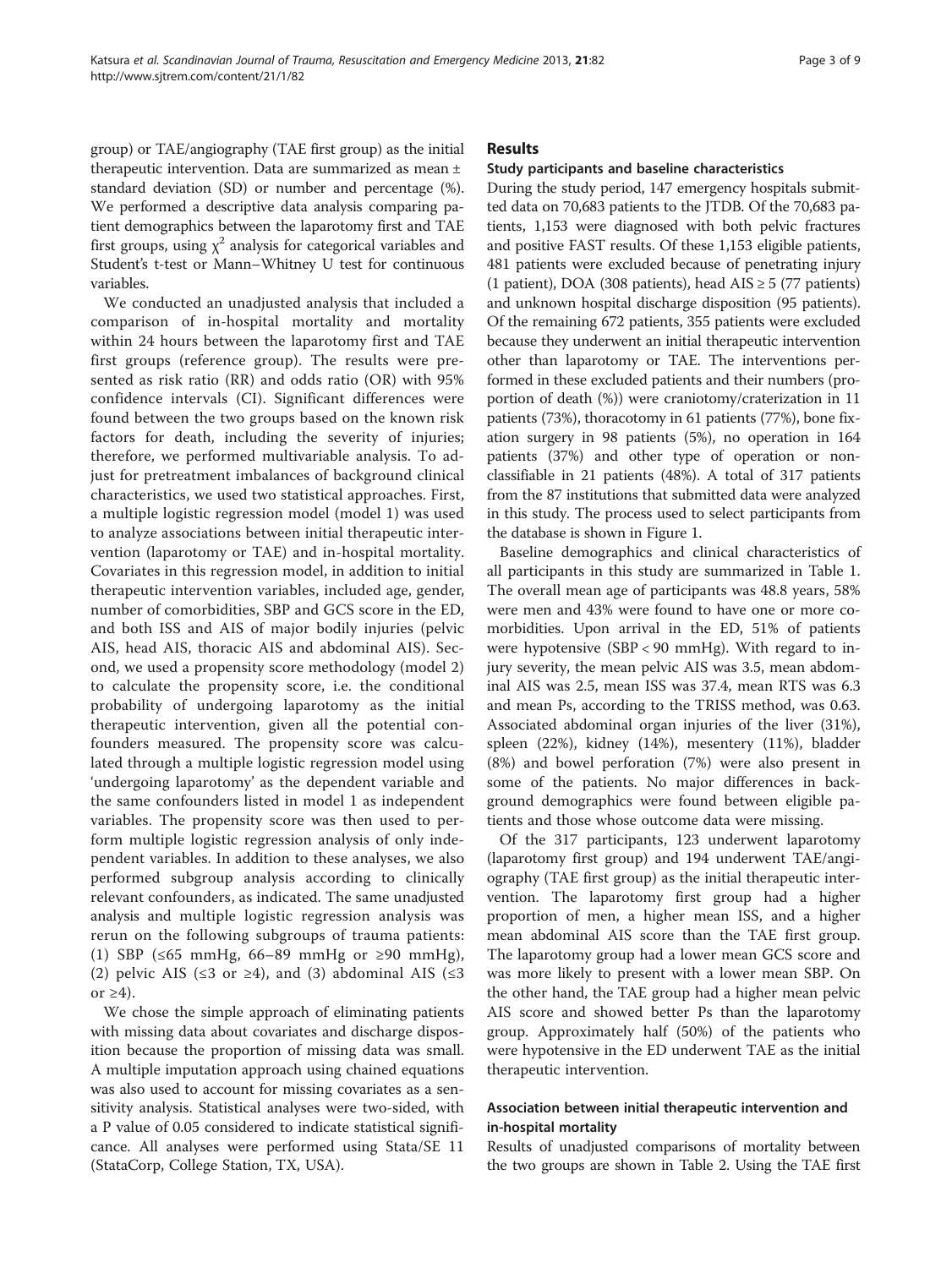<span id="page-3-0"></span>

group as a reference, the laparotomy first group had both a significantly higher unadjusted, crude in-hospital mortality rate (RR, 1.52; 95% CI, 1.11-2.08 and OR, 1.87; 95% CI, 1.12-3.11) and a higher mortality rate within 24 hours (RR, 1.71; 95% CI, 1.16-2.51 and OR, 2.04; 95% CI, 1.17-3.56).

Multivariable analyses were then performed to determine the association between initial therapeutic intervention and in-hospital mortality (Table [3\)](#page-6-0). To adjust for potential confounders, we created a multiple logistic regression model (model 1) using patients' characteristics, vital signs in the ED, and severity of injuries. In model 1, the choice of initial therapeutic intervention was not associated with a statistically significant increase in risk of inhospital mortality (adjusted OR, 1.20; 95% CI, 0.61-2.39). In addition, we used propensity-adjusted analysis. Propensity score-adjusted regression model (model 2) demonstrated no significant difference in in-hospital mortality between the laparotomy and TAE first groups (adjusted OR, 1.13; 95% CI, 0.63-2.01). The area under the receiver operating characteristic (ROC) curve, or c-statistic, of our study was 0.80, which indicated good predictive power and confirmed that the variables we selected in our propensity model were highly predictive of the treatment. We also found that age  $\geq 65$  years (OR, 6.24), SBP < 65 mmHg (OR, 3.33), GCS < 9 (OR, 4.97), pelvic AIS (OR, 1.54) and abdominal AIS (OR, 1.36) were independent predictors of in-hospital death for all participants. A multiple imputation approach using chained equations to account for missing covariates (age: 1 case, SBP: 3 cases, GCS: 12 cases) demonstrated similar results to those obtained on complete set analysis.

The results of subgroup analyses according to SBP, pelvic AIS and abdominal AIS are shown in Table [4](#page-6-0). Based on univariable analyses, laparotomy as the initial

therapeutic intervention was associated with a significantly increased risk of in-hospital mortality (crude OR, 2.68; 95% CI, 1.32-5.44) when patients were grouped by severe pelvic AIS (pelvic AIS  $\geq$  4). On the other hand, multivariable analysis using logistic regression model 2 indicated that the choice of initial therapeutic intervention was not associated with a statistically significant increase in the risk of in-hospital mortality in all-patient subsets. In the limited subgroup of hypotensive patients (SBP < 65 mmHg and SBP 66–89 mmHg subgroup), the association between initial therapeutic intervention and in-hospital mortality was similar (AOR, 1.50; 95% CI, 0.56-4.05 and AOR, 1.05; 95% CI, 0.44-3.03, respectively).

## **Discussion**

In this large, nationwide observational study, we described a unique practice pattern in Japan for multiple trauma patients with pelvic fractures and hemoperitoneum. Particularly remarkable was the fact that half (50%) of the patients who were hypotensive (SBP < 90 mmHg) in the ED underwent TAE as the initial therapeutic intervention, which is quite different from the United States and Europe. Among all patients and injury patterns, laparotomy was chosen when patients presented with more severe injuries of the whole body, especially severe abdominal organ injuries. TAE, on the other hand, was selected when patients had more severe pelvic fractures, regardless of the hemodynamic status. This descriptive analysis does confirm the soundness of the clinical judgment of Japanese surgeons who take care of critically injured trauma patients with pelvic injuries. We also noted that the choice of initial therapeutic intervention was not associated with an increased risk of in-hospital mortality. The results were similar in the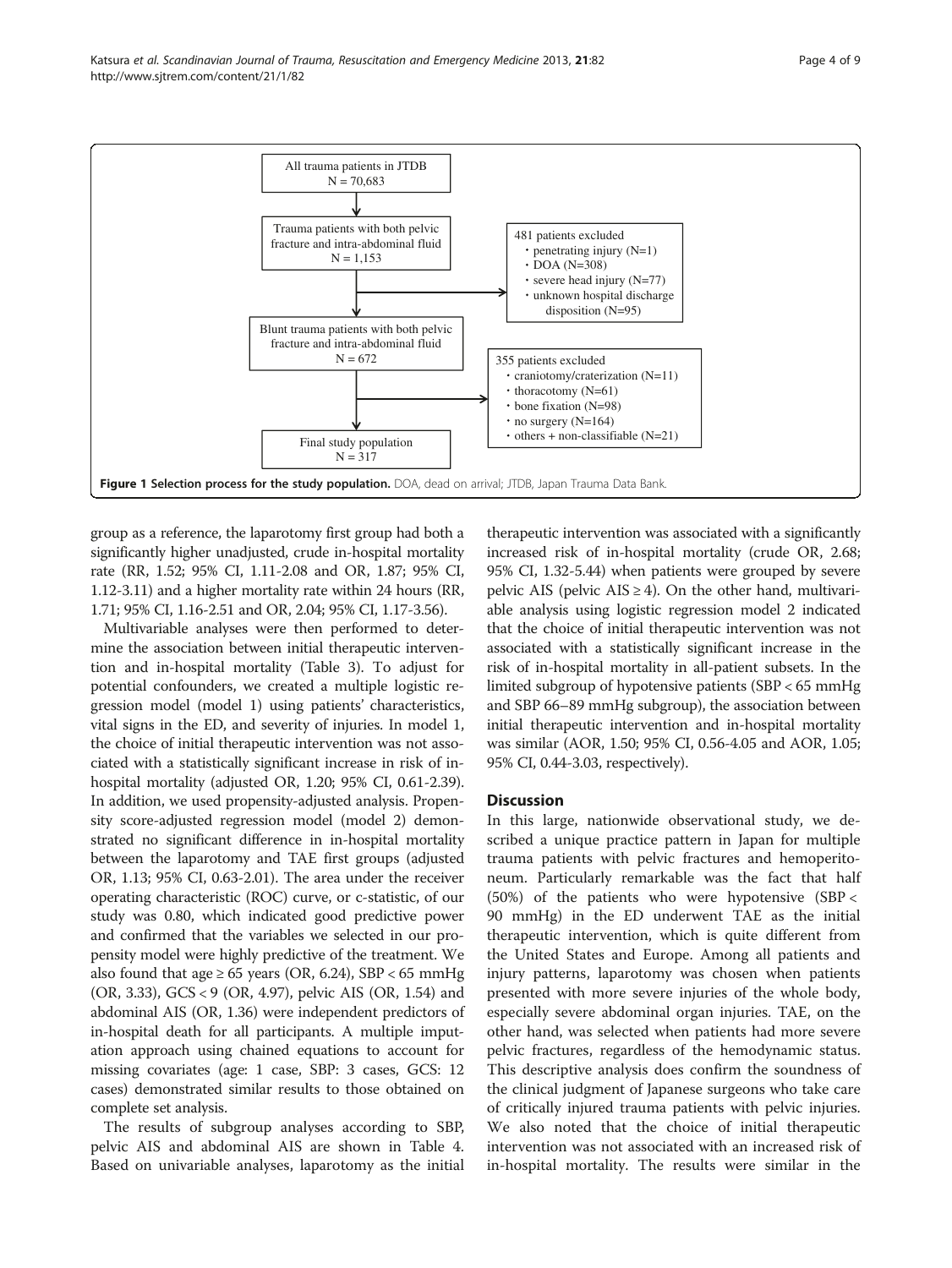|                                |                          | Number (percent)     | Laparotomy first | <b>TAE first</b> |            |
|--------------------------------|--------------------------|----------------------|------------------|------------------|------------|
|                                |                          | (Total number = 317) | $(N = 123)$      | $(N = 194)$      | P          |
| <b>Patient characteristics</b> |                          |                      |                  |                  |            |
| Age                            | years (mean $\pm$ SD)    | $48.8 \pm 22.5$      | $48.7 \pm 21.3$  | $48.9 \pm 23.3$  | 0.955      |
|                                | $\leq$ 25                | 67 (21%)             | 24 (20%)         | 43 (22%)         |            |
|                                | 26-49                    | 91 (29%)             | 36 (29%)         | 55 (28%)         |            |
|                                | 50-64                    | 64 (20%)             | 34 (28%)         | 30 (15%)         |            |
|                                | $\geq 65$                | 94 (30%)             | 28 (23%)         | 66 (34%)         |            |
| Gender                         |                          |                      |                  |                  | $< 0.001*$ |
|                                | male                     | 185 (58%)            | 86 (70%)         | 99 (51%)         |            |
|                                | female                   | 132 (42%)            | 37 (30%)         | 95 (49%)         |            |
| No. of comorbidities           |                          |                      |                  |                  | 0.346      |
|                                | $\mathbf 0$              | 181 (57%)            | 74 (60%)         | 107 (55%)        |            |
|                                | $\mathbf{1}$             | 106 (33%)            | 39 (32%)         | 67 (35%)         |            |
|                                | $\geq$ 2                 | 30 (10%)             | 10 (8%)          | 20 (10%)         |            |
| Pre-hospital                   |                          |                      |                  |                  |            |
|                                | artificial respiration   | 14 (4%)              | 10 (8%)          | 4(2%)            | $0.010*$   |
|                                | prehospital IV           | 31 (10%)             | 15 (12%)         | 16 (8%)          | 0.249      |
| In-hospital                    |                          |                      |                  |                  |            |
| SBP                            | $mmHg$ (mean $\pm$ SD)   | $91 \pm 33$          | $84 \pm 32$      | $97 \pm 33$      | $< 0.001*$ |
|                                | $\leq 65$                | 67 (21%)             | 35 (28%)         | 32 (16%)         |            |
|                                | 66-89                    | 96 (30%)             | 46 (37%)         | 50 (26%)         |            |
|                                | $\geq 90$                | 151 (48%)            | 42 (34%)         | 109 (56%)        |            |
| <b>HR</b>                      | beat/min (mean $\pm$ SD) | $104 \pm 28$         | $104 \pm 30$     | $104 \pm 26$     | 0.927      |
| BT                             | $°C$ (mean $±$ SD)       | $35.8 \pm 1.2$       | $35.6 \pm 1.0$   | $35.9 \pm 1.2$   | 0.063      |
| GCS score                      | $mean \pm SD$            | $11.7 \pm 4.0$       | $11.1 \pm 4.5$   | $12.1 \pm 3.7$   | $0.035*$   |
| (total)                        | $<\,9$                   | 69 (23%)             | 36 (31%)         | 33 (18%)         |            |
|                                | $9 - 13$                 | 76 (25%)             | 25 (21%)         | 51 (27%)         |            |
|                                | > 13                     | 160 (52%)            | 57 (48%)         | 103 (55%)        |            |
| Severity of injuries           |                          |                      |                  |                  |            |
| <b>ISS</b>                     | $mean \pm SD$            | $37.4 \pm 13.9$      | $38.5 \pm 12.9$  | $33.8 \pm 13.9$  | $0.027*$   |
|                                | < 26                     | 80 (25%)             | 19 (15%)         | 61 (31%)         |            |
|                                | $26 - 35$                | 86 (27%)             | 35 (28%)         | 51 (26%)         |            |
|                                | $36 - 45$                | 76 (24%)             | 31 (25%)         | 45 (23%)         |            |
|                                | >45                      | 75 (24%)             | 38 (31%)         | 37 (19%)         |            |
| <b>RTS</b>                     | $mean \pm SD$            | $6.3 \pm 1.6$        | $5.8 \pm 1.8$    | $6.6 \pm 1.4$    | $< 0.001*$ |
| Ps(TRISS)                      | $mean \pm SD$            | $0.63 \pm 0.32$      | $0.53 \pm 0.34$  | $0.68 \pm 0.30$  | $< 0.001*$ |
| AIS                            |                          |                      |                  |                  |            |
|                                | Pelvic fracture          | $3.5 \pm 1.3$        | $3.3 \pm 1.2$    | $3.6 \pm 1.3$    | $0.025*$   |
|                                | Head                     | $0.9 \pm 1.5$        | $1.0 \pm 1.5$    | $0.9 \pm 1.5$    | 0.863      |
|                                | Face                     | $0.3\pm0.6$          | $0.3 \pm 0.6$    | $0.2 \pm 0.6$    | 0.462      |
|                                | Thorax                   | $2.4 \pm 1.9$        | $2.5 \pm 1.9$    | $2.3 \pm 1.9$    | 0.374      |
|                                | Abdomen                  | $2.5 \pm 1.6$        | $3.4 \pm 1.2$    | $2.0 \pm 1.6$    | $< 0.001*$ |
|                                | Upper extremity          | $0.7\pm1.0$          | $0.7\pm1.0$      | $0.7\pm1.0$      | 0.997      |

# <span id="page-4-0"></span>Table 1 Baseline demographics and clinical characteristics of the study subjects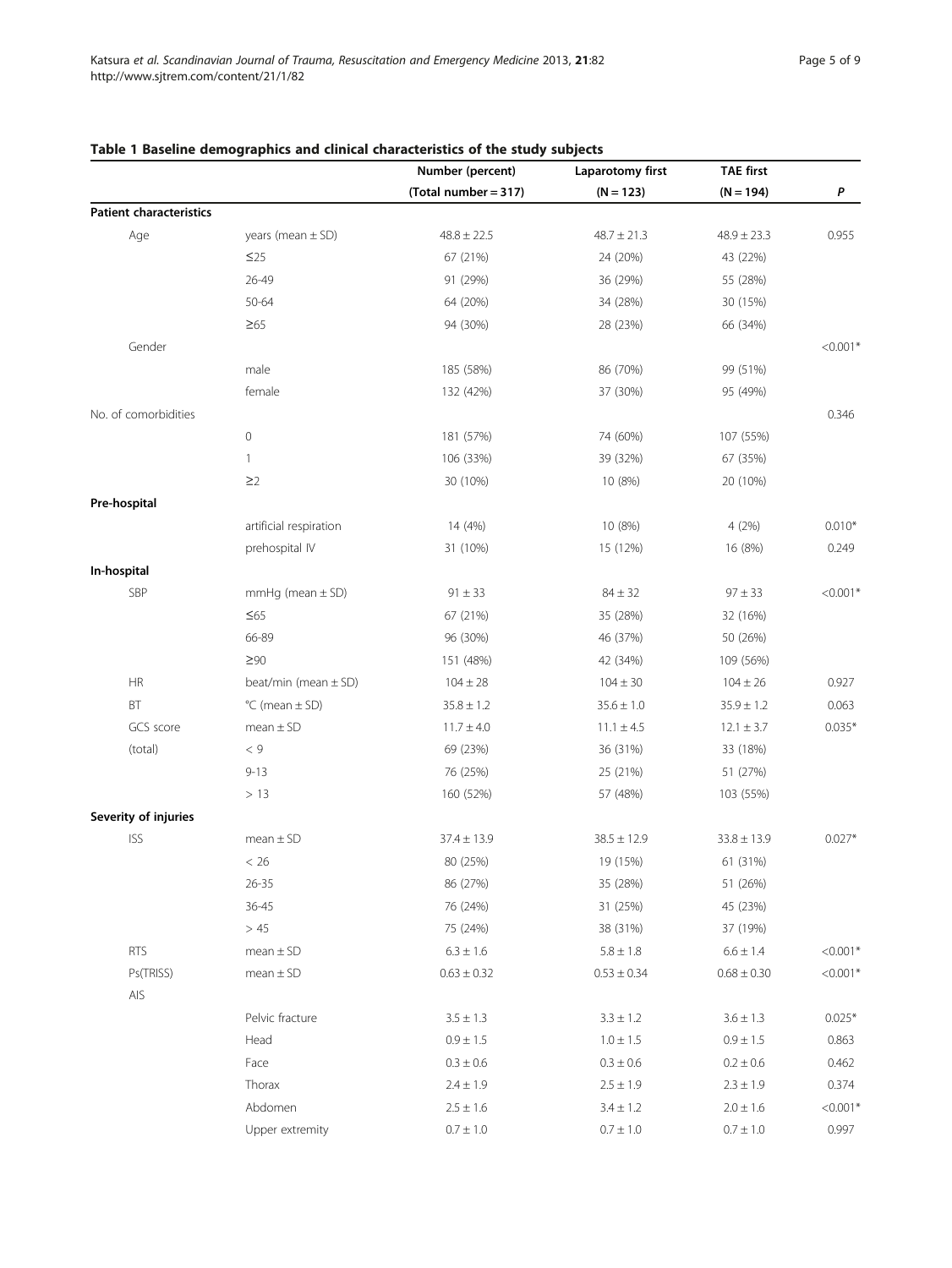| Associated injury |                   |          |          |          |            |
|-------------------|-------------------|----------|----------|----------|------------|
|                   | Liver             | 99 (31%) | 45 (37%) | 54 (28%) | 0.101      |
|                   | Spleen            | 70 (22%) | 29 (24%) | 41 (21%) | 0.609      |
|                   | Kidney            | 45 (14%) | 21 (17%) | 24 (12%) | 0.242      |
|                   | Bladder           | 25 (8%)  | 12 (10%) | 13 (7%)  | 0.325      |
|                   | Bowel perforation | 21 (7%)  | 17 (14%) | 4(2%)    | $< 0.001*$ |
|                   | Mesenteric        | 34 (11%) | 27 (22%) | 7(4%)    | $< 0.001*$ |

<span id="page-5-0"></span>Table 1 Baseline demographics and clinical characteristics of the study subjects (Continued)

AIS, abbreviated injury scale; BT, body temperature; GCS, Glasgow coma scale; HR, heart rate; ISS, injury severity score; IV, intravascular; Ps, probability of survival; RTS, revised trauma score; SBP, systolic blood pressure; SD, standard deviation; TAE, transcatheter arterial embolization; TRISS, trauma and injury severity score. \*p values significant at  $p < 0.05$ .

subgroup of hypotensive patients. Although a methodological limitation of using FAST as a selection criterion is the lack of specific information in the JTDB describing the quantity of hemoperitoneum, our findings suggest that the choice of TAE as the initial therapeutic intervention is acceptable in some limited patients, regardless of hemodynamic status and even in the presence of proven intraperitoneal bleeding.

In this study, we could not find any evidence to support the recommendation from practice guidelines, which state that immediate exploratory laparotomy should be performed in patients who are hemodynamically unstable. The fact that TAE was the primary intervention of choice in some patients who presented with hypotension suggests that the major cause of shock was retroperitoneal bleeding from a pelvic fracture. The precision with which fracture pattern alone or hemodynamic stability alone can predict the necessity of angiography is limited [\[5,8,14-17\]](#page-8-0).

In general, the indications for exploratory laparotomy between trauma patients both with and without pelvic fractures are identical [[5,6\]](#page-8-0). In our experience, however, some patients with pelvic fractures have associated oozing from the mesentery or a retroperitoneal hematoma that passes into the abdominal cavity [\[1](#page-7-0)]. It is difficult to distinguish between oozing from these sites and bleeding from additional intra-peritoneal organs. We also know that a large number of patients with solid organ injuries, such as those of the liver and spleen, secondary to blunt trauma, are currently managed non-surgically [\[18-20](#page-8-0)]. An experimental study showed that laparotomy resulted in both a marked reduction in retroperitoneal pressure and a decreased tamponade effect in cadaveric specimens with pelvic fractures. This is due to the fact that

anatomically, the pelvic retroperitoneum communicates with the space of the abdomen [\[21](#page-8-0)].

A previous study from the United States, which included patients who had a combination of unstable fracture pattern of the pelvis, persistent shock and abdominal injury, reported that 84% (21/25) of patients underwent laparotomy first [\[7\]](#page-8-0). Moreover, a previous study from Germany, which included patients who had a combination of unstable fracture pattern of the pelvis, hypotension in the ED and positive FAST results, also reported that 100% (15/15) of patients underwent laparotomy first [\[1](#page-7-0)]. These data suggest that it is difficult to examine the impact of initial therapeutic intervention on the outcome in pelvic trauma patients because of uniform clinical practices in the United States and Europe.

Our study is noteworthy for several reasons. First, practice variations in Japan made it possible to statistically compare the mortality between the laparotomy first and TAE first groups. Second, the JTDB contained data about FAST. As a result, we could extract many eligible patients from a nationwide database, allowing for generalization of these results. Third, we re-examined the treatment effects after we divided subjects into three subgroups according to SBP in the ED, i.e. normotension (≥90 mmHg), mild hypotension (66–89 mmHg) and severe hypotension (≤65 mmHg). Therefore, we could evaluate the outcome after adjusting the most relevant confounding effect, hemodynamic status. Finally, to evaluate the robustness of our analytical methods, we used two statistical methodologies, including the propensity score methodology. Similar results using both methods support this robustness.

Conversely, several limitations of the present study warrant mention. First, this cohort study suffers from

Table 2 Unadjusted comparison of mortality in laparotomy first versus TAE first cases

|                    |              | All patients | Laparotomy first | <b>TAE first</b> |           |                |
|--------------------|--------------|--------------|------------------|------------------|-----------|----------------|
| Outcome            |              | $N = 317$    | $N = 123$        | $N = 194$        | <b>RR</b> | 95% CI         |
| Death within 24 hr | (number [%]) | 77 (24%)     | 40 (33%)         | 37 (19%)         | . 71      | $1.16 - 2.51*$ |
| Death in hospital  | (number [%]) | 102 (32%)    | 50 (41%)         | 52 (27%)         | 1.52      | $.11 - 2.08*$  |

CI, confidence intervals; RR, risk ratio; TAE, transcatheter arterial embolization.

 $*$ p values significant at (p < 0.05).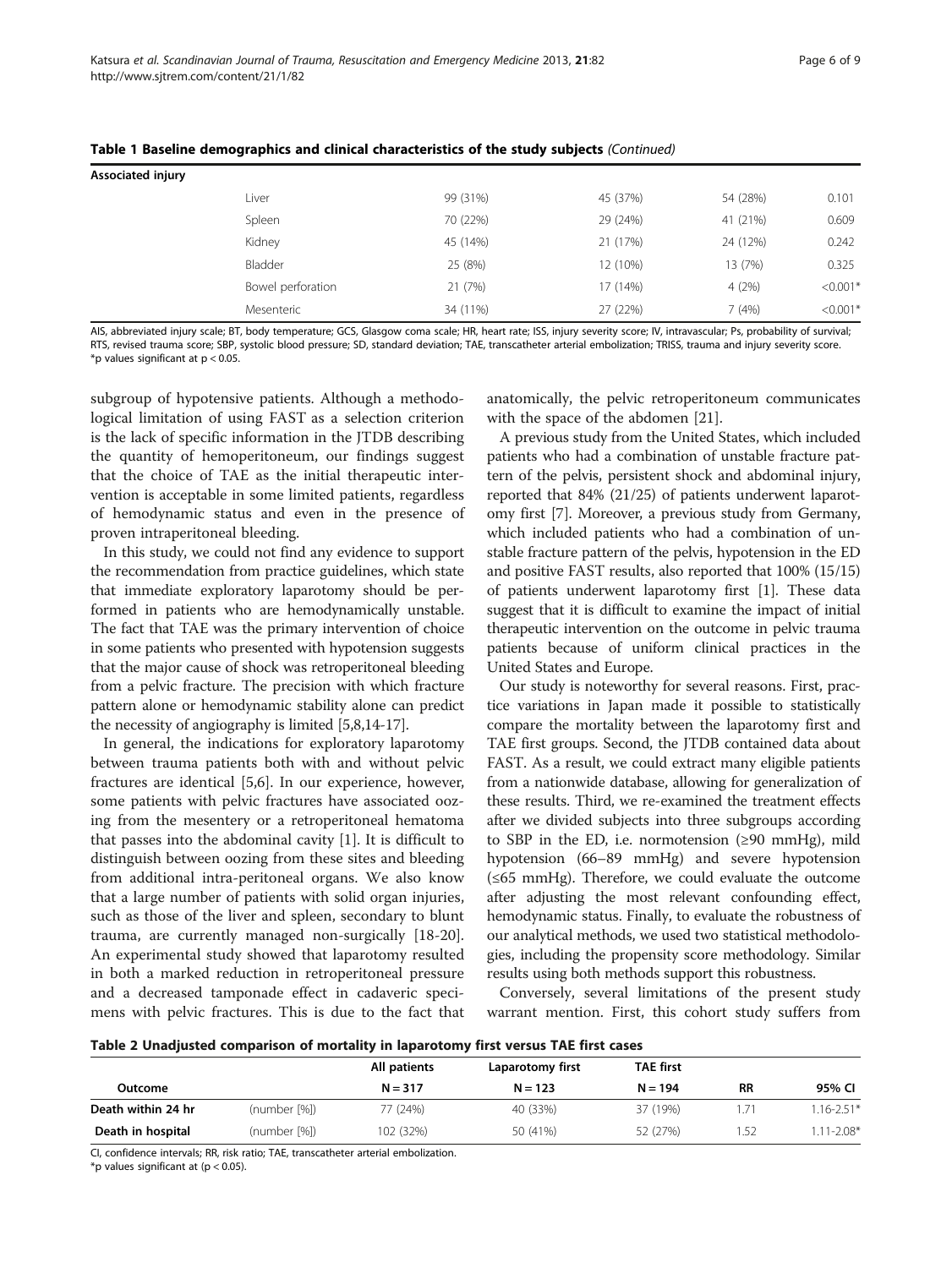| Page 7 of 9 |  |
|-------------|--|
|-------------|--|

|                 |                      | Model 1 $^{\dagger}$ |                  | Model 2 <sup>#</sup> |                 |
|-----------------|----------------------|----------------------|------------------|----------------------|-----------------|
| Variable        |                      | Adjusted<br>OR       | 95% CI           | Adjusted<br>OR       | 95% CI          |
| First procedure |                      |                      |                  |                      |                 |
|                 | Laparotomy           | 1.20                 | $(0.61 - 2.39)$  | 1.13                 | $(0.63 - 2.01)$ |
|                 | TAE                  | Reference            |                  | Reference            |                 |
| Age             | (years)              |                      |                  |                      |                 |
|                 | $\leq 25$            | Reference            |                  |                      |                 |
|                 | 26-49                | 1.54                 | $(0.61 - 3.90)$  |                      |                 |
|                 | 50-64                | 2.27                 | $(0.86 - 6.02)$  |                      |                 |
|                 | $\geq 65$            | 6.24                 | $(2.40 - 16.2*)$ |                      |                 |
| Gender          |                      |                      |                  |                      |                 |
|                 | male                 | 1.12                 | $(0.59 - 2.11)$  |                      |                 |
|                 | female               | Reference            |                  |                      |                 |
|                 | No. of comorbidities |                      |                  |                      |                 |
|                 | 0                    | Reference            |                  |                      |                 |
|                 | 1                    | 1.00                 | $(0.50-1.92)$    |                      |                 |
|                 | $\geq$ 2             | 2.01                 | $(0.69 - 5.87)$  |                      |                 |
| SBP             |                      |                      |                  |                      |                 |
|                 | $\leq 65$            | 3.33                 | $(1.51 - 7.32*)$ |                      |                 |
|                 | 66-89                | 1.59                 | $(0.82 - 3.30)$  |                      |                 |
|                 | $\geq 90$            | Reference            |                  |                      |                 |
| GCS<br>score    |                      |                      |                  |                      |                 |
|                 | < 9                  | 4.97                 | $(2.26 - 11.0*)$ |                      |                 |
|                 | $9 - 13$             | 1.59                 | $(0.78 - 3.25)$  |                      |                 |
|                 | >13                  | Reference            |                  |                      |                 |
| <b>ISS</b>      |                      |                      |                  |                      |                 |
|                 | < 26                 | Reference            |                  |                      |                 |
|                 | $26 - 35$            | 1.72                 | $(0.57 - 5.15)$  |                      |                 |
|                 | 36-45                | 1.04                 | $(0.27 - 4.09)$  |                      |                 |
|                 | > 45                 | 1.24                 | $(0.21 - 7.47)$  |                      |                 |
| AIS             |                      |                      |                  |                      |                 |
|                 | Pelvic AIS           | 1.54                 | $(1.04 - 2.28*)$ |                      |                 |
|                 | Head AIS             | 1.06                 | $(0.85 - 1.33)$  |                      |                 |
|                 | Thorax AIS           | 1.16                 | $(0.91 - 1.47)$  |                      |                 |
|                 | Abdomen<br>AIS       | 1.36                 | $(1.06 - 1.75*)$ |                      |                 |

#### <span id="page-6-0"></span>Table 3 Multivariable analysis of in-hospital mortality for all patients

AIS, abbreviated injury scale; CI, confidence intervals; GCS, Glasgow coma scale; ISS, injury severity score; OR, odds ratio; SBP, systolic blood pressure; TAE, transcatheter arterial embolization.

 $*$  p values significant at ( $p < 0.05$ ).

† Model 1: multiple logistic regression analysis.

‡ Model 2: multiple logistic regression analysis including propensity scores; propensity scores were calculated based on age, gender, no. of comorbidities, SBP, GCS, ISS, and AIS (pelvic, head, thorax, abdomen).

| Table 4 Subgroup analysis: association between primary  |
|---------------------------------------------------------|
| intervention (Laparotomy/TAE) and in-hospital mortality |
|                                                         |

| Subgroup    |           | Crude OR | 95% CI           | Adjusted OR $†$ | 95% CI          |
|-------------|-----------|----------|------------------|-----------------|-----------------|
| <b>SBP</b>  |           |          |                  |                 |                 |
|             | $\leq 65$ | 1.50     | $(0.52 - 4.42)$  | 1.05            | $(0.44 - 3.03)$ |
|             | 66-89     | 1.54     | $(0.61 - 3.92)$  | 1.50            | $(0.56 - 4.05)$ |
|             | $\geq 90$ | 1.52     | $(0.59 - 3.74)$  | 1.15            | $(0.44 - 3.03)$ |
| Pelvic AIS  |           |          |                  |                 |                 |
|             | $\leq$ 3  | 1.64     | $(0.70 - 3.84)$  | 0.73            | $(0.41 - 1.86)$ |
|             | $\geq 4$  | 2.68     | $(1.32 - 5.44*)$ | 1.84            | $(0.85 - 3.98)$ |
| Abdomen AIS |           |          |                  |                 |                 |
|             | $\leq$ 3  | 1.22     | $(0.58 - 2.47)$  | 0.87            | $(0.41 - 1.86)$ |
|             | $\geq 4$  | 2.37     | $(0.88 - 6.70)$  | 2.10            | $(0.78 - 5.66)$ |
|             |           |          |                  |                 |                 |

AIS, abbreviated injury scale; CI, confidence intervals; OR, odds ratio; SBP, systolic blood pressure; TAE, transcatheter arterial embolization.

 $*$ p values significant at (p < 0.05).

†Adjusted OR: multiple logistic regression analysis including propensity scores; propensity scores were calculated based on age, gender, no. of comorbidities, SBP, GCS, ISS, and AIS (pelvic, head, thorax, abdomen).

potential residual confounders, information about which was not available within the database used. The JTDB does not record information regarding fracture patterns of the pelvis, distribution and quantity of free intraperitoneal fluid, volume and type of intravenous fluid administration and subsequent blood pressure. Thus, since hypotension was only documented on arrival to the ED, we were unable to determine whether patients were responders or non-responders to fluid replacement therapy. Furthermore, the JTDB does not record procedural findings, or whether the procedure was therapeutic or non-therapeutic. Therefore, we were unable to perform subgroup analysis according to the correctness or incorrectness of each procedure. Second, there is a potential selection bias in our study because only patients presenting to emergency hospitals participating in the JTDB were eligible for inclusion in this study. However, the institutions registered with the JTDB are not limited to Level 1 trauma centers. A previous study using the JTDB found no major differences between their data and those from the American College of Surgeons National Trauma Data Bank with regard to the characteristics of patients, and some previously published survival prediction models using the JTDB were compatible with those predicted by other national databases [\[11,22\]](#page-8-0). Hence, we believe that generalization of our findings is not likely to have skewed our results. Third, there is also a selection bias about the sensitivity and specificity of FAST. FAST has been shown to be an accurate diagnostic test in the setting of pelvic fractures, detecting hemoperitoneum with a specificity of 87% to 100% and sensitivity of 75% to 81% [\[1](#page-7-0)[,5,23](#page-8-0)]. Finally, the trauma registry suffers from a number of missing data, especially unknown hospital discharge disposition. However, the proportion of missing outcomes, which we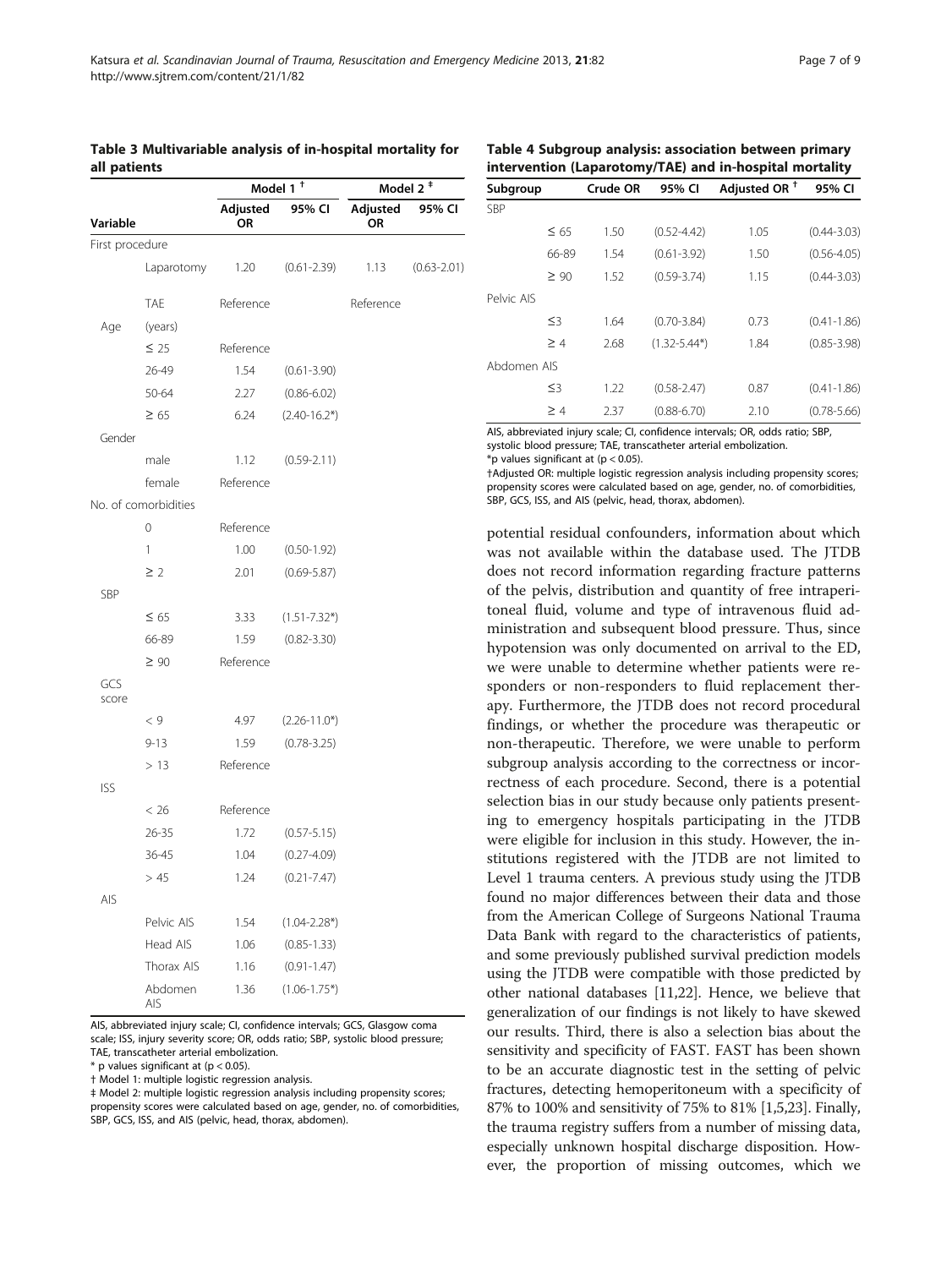<span id="page-7-0"></span>assumed to be completely random, was only 8%, and thus we do not believe it affected the direction of the observed associations.

Emergent retroperitoneal pelvic packing (PPP) for controlling life-threatening hemorrhage from pelvic fractures, although used widely in Europe and some trauma centers in the United States [[24](#page-8-0)-[26](#page-8-0)], has not yet been adopted in Japan. Emergent PPP seems to have some advantages in controlling hemorrhage, particularly when angiography is unavailable or would result in significant delay. However, in nearly every trauma center in Japan, the CT scanner and angiography suite are located right next to or inside the resuscitation area for trauma patients, which is directly accessible from the ED [\[8,27](#page-8-0)]. These trauma systems have been implemented to minimize the time from the patient's arrival to the ED to completion of diagnosis and subsequent performance of the angiographic procedure by trauma surgeons or radiologists. Based on these factors, we suppose that there are an extremely small number of patients who underwent PPP first for controlling hemorrhage from pelvic fractures between 2004 and 2010 in Japan [[8,27\]](#page-8-0). Conversely, these unique practice patterns in Japan made it possible to compare the mortality between laparotomy first and TAE first groups without the confounding influence of PPP.

Despite possible methodological limitations, our data have several important clinical implications for trauma specialists. This research, which presents comprehensive data from Japan, highlights the differences between the degree of trauma severity, trauma patterns, and practice patterns in Japan and those in both the United States and Europe. A simple comparison with other countries is not possible; however, information from a significant number of cases obtained from a nationwide survey in Japan, and the fact that Japan-specific practice patterns and their outcomes could be presented, should be viewed as extremely significant and relevant. In Japan, initial therapeutic intervention is chosen according to the severity of injuries, especially severity of abdominal organ injury and pelvic fractures, regardless of hemodynamic stability. After adjusting for confounders, including severity of injuries, the choice of initial therapeutic intervention was not associated with a statistically significant increase in risk of inhospital mortality. In particular, it is remarkable that half of the patients who were hypotensive in the ED underwent TAE as the initial therapeutic intervention without a significant increase in the risk of in-hospital mortality. We do accept the clinical fact that decision-making in the ED involves complex assessment of multiple variables, and is not easily covered with a simple practice guideline that recommends only one approach. However, our observational study does have an important role to play in situations where randomized clinical trials are not available, to quantify procedure/treatment effectiveness and real world

experiences. Even though several points need to be considered when interpreting the present findings, we believe that our study adds a small piece of evidence to the clinically relevant question of appropriate initial intervention in pelvic injury patients with hemoperitoneum. We hope our study will stimulate future multi-institutional prospective cohort studies, ideally with randomized trials, for assessing the unmeasured information that is currently unavailable in the JTDB, for improving the evidence base supporting guideline recommendations.

# Conclusions

In this large, nationwide observational study in Japan, initial therapeutic intervention is chosen according to the severity of injuries, especially severity of abdominal organ injury and pelvic fractures, regardless of hemodynamic stability. The choice of initial therapeutic intervention (laparotomy first versus TAE first) was not associated with an increased risk of in-hospital mortality.

#### Abbreviations

TAE: Transcatheter arterial embolization; FAST: Focused assessment with sonography in trauma; SBP: Systolic blood pressure; AIS: Abbreviated injury scale; ISS: Injury severity score; RTS: Revised trauma score; Ps: Probability of survival; TRISS: Trauma and the injury severity score; GCS: Glasgow coma scale; JTDB: Japan trauma data bank; RR: Risk ratio; OR: Odds ratio; AOR: Adjusted odds ratio; CI: Confidence interval; SD: Standard deviation; DOA: Dead on arrival.

#### Competing interests

The authors declare that they have no competing interests.

#### Authors' contributions

All authors participated in the development of this project. MK, SY, SF, KM, and SF designed this study. MK, and TY. contributed to the acquisition of data; analysis and interpretation of data were completed by MK, SY, SF, and SF The manuscript was drafted by MK, SY, SF, and SF; and critical revision of the manuscript was undertaken by MK, SY, SF, and SF. All authors read and approved the final manuscript.

#### Acknowledgements

We thank the participants in the registry of the JTDB, members of the Trauma Registry Committee (Japanese Association for Trauma Surgery), the Committee for Clinical Care Evaluation (Japanese Association for Acute Medicine), the Japan Trauma Care and Research and all personnel at participating institutions involved in this national survey.

#### Author details

<sup>1</sup>Department of Surgery, Okinawa Prefectural Hokubu Hospital, Okinawa, Japan. <sup>2</sup> Department of Healthcare Epidemiology, Kyoto University Graduate School of Medicine and Public Health, Yoshida Konoe-cho, Sakyo-ku, Kyoto, Japan. <sup>3</sup>Department of Surgery, University of Southern California, Los Angeles, CA, USA.

#### Received: 25 July 2013 Accepted: 18 November 2013 Published: 3 December 2013

#### References

- 1. Ruchholtz S, Waydhas C, Lewan U, Pehle B, Taeger G, Kühne C, Nast-Kolb D: Free abdominal fluid on ultrasound in unstable pelvic ring fracture: is laparotomy always necessary? J Trauma 2004, 57:278-285.
- 2. Murr PC, Moore EE, Lipscomb R, Johnston RM: Abdominal trauma associated with pelvic fracture. J Trauma 1980, 20:919–923.